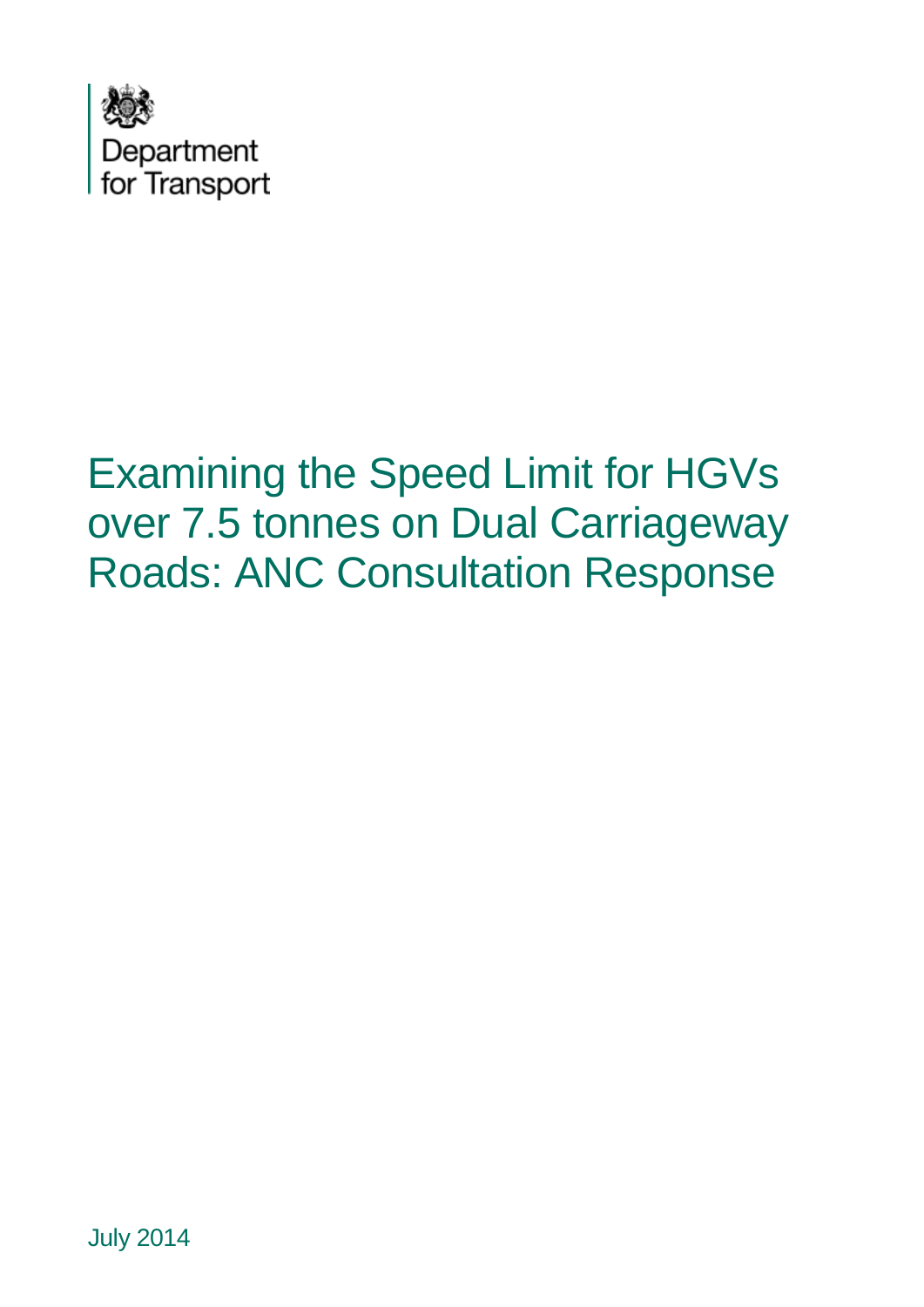# How to complete this questionnaire

Name: Association of Noise Consultants

Email: info@theanc.co.uk

Postal Address (Optional): The Old Pump House,1A Stonecross, St Albans, AL1 4AA

For each question below, please indicate your response by clicking on the appropriate 'check box'. If you make a mistake, click again to remove the cross (please do not click more than one box). Where applicable, please explain the reason(s) for your preference and provide evidence if available by clicking on 'Click here to enter text' under the appropriate question.

**Q1.** Please indicate which of the following categories best represents your interest in this consultation

- $\boxtimes$  Trade Association (please provide details)
- ☐ Haulage company
- ☐ HGV driver

☐ Government enforcement body, Police force and similar organisations (please provide details)

- ☐ Road safety group (please provide details)
- $\Box$  Local authority (please provide details)
- ☐ Road user
- $\Box$  Other (please provide details)

The ANC represents Acoustic Consultancy companies in the UK.

## **Policy options, costs and savings**

**Q2.** Please consider the following policy options

- Policy option 1: Do nothing; retain the existing 50mph limit for HGVs over 7.5t on dual carriageways
- Policy option 2: Raise the national speed limit for HGVs over 7.5t from 50 to 60 mph on dual carriageway roads
- Policy option 3: Raise the national speed limit for HGVs over 7.5t from 50 to 55 mph on dual carriageway
- Other: Do you consider there to be any other policy options or variants on Option 2?

Please indicate your preferred option

- $\boxtimes$  Policy Option 1 (Do nothing)
- ☐ Policy Option 2 (Raise speed limit to 60mph)
- ☐ Policy Option 3 (Raise speed limit to 55mph)
- ☐ Other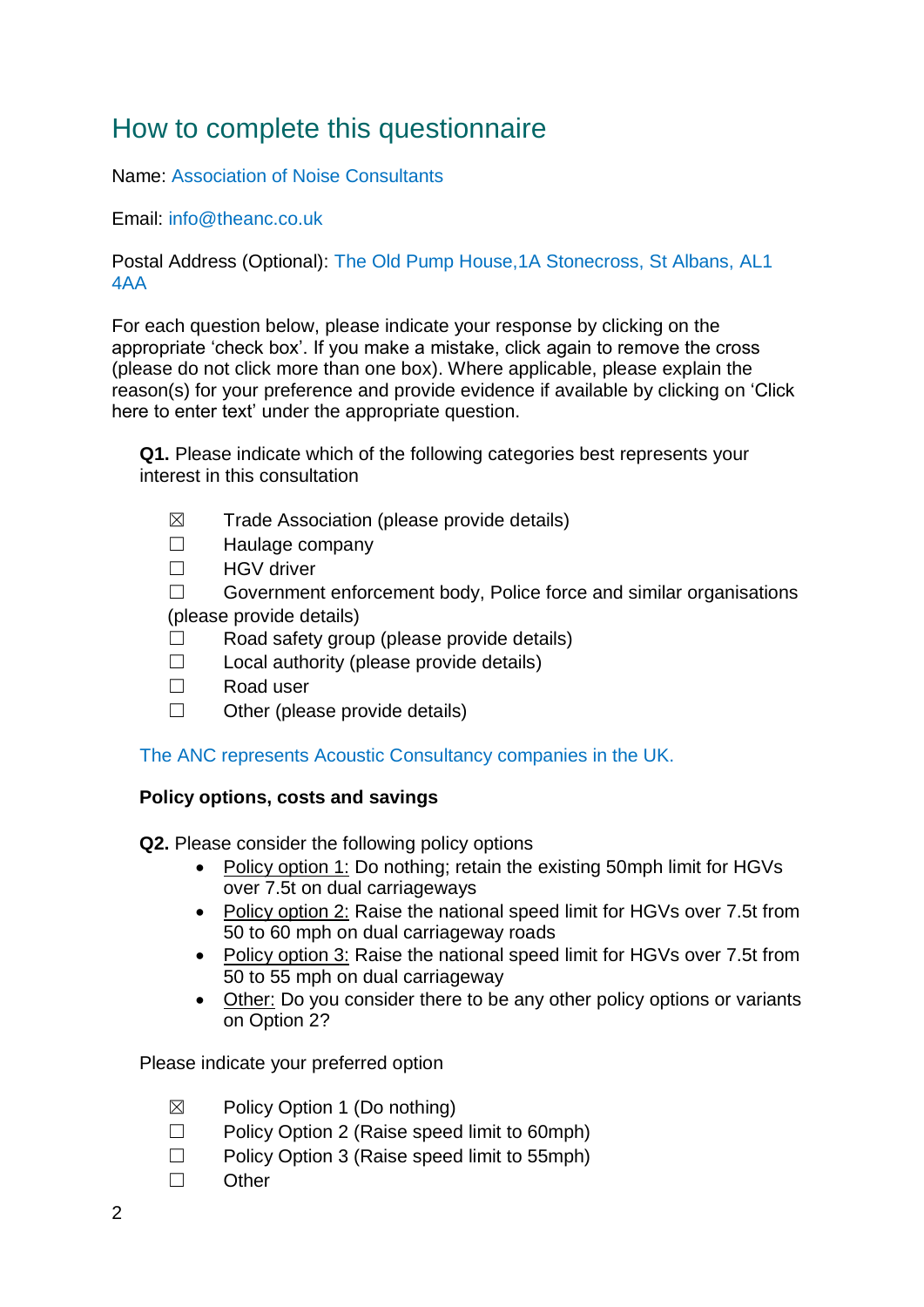Please give your reason for choice of Option 1,2 or 3, or if you consider there to be other options, please explain fully and give any supporting evidence you may have.

*The proposed changes will result in an increase in noise level. When calculated in accordance with CRTN (Calculation of Road Traffic Noise – Department of Transport, Welsh Office, 1988) the proposed speed increase represents approximately a 1 dB(A) increase in noise level. This increased noise climate will affect many thousands of people who live near dual carriageways.*

**Q3.** Do you think agree the balance of savings and costs of changing the speed limit detailed in the Impact Assessment reflect your own experience or expectations?

| Yes |  |
|-----|--|
| N٥  |  |

If 'No' please explain your reasons

No view as this is outside our area of expertise.

**Q4.** Are there any negative impacts of the current speed limit other than those referred to in the Impact Assessment?

Yes □  $N<sub>0</sub>$   $\Box$ 

Please explain your answer and provide any evidence you may have.

No view as this is outside our area of expertise.

**Q5.** Do you think that HGVs would be unlikely to increase their speed on dual carriageways as a result of this proposal?

 $Yes \ \Box$  $No$   $\boxtimes$ 

Please give your reasons

No view as this is outside our area of expertise.

**Q6.** Do you think an increased speed limit to 60mph on dual carriageway roads will lead to more HGVs over 7.5t using dual carriageway roads than do currently?

| Yes |  |
|-----|--|
| N٥  |  |